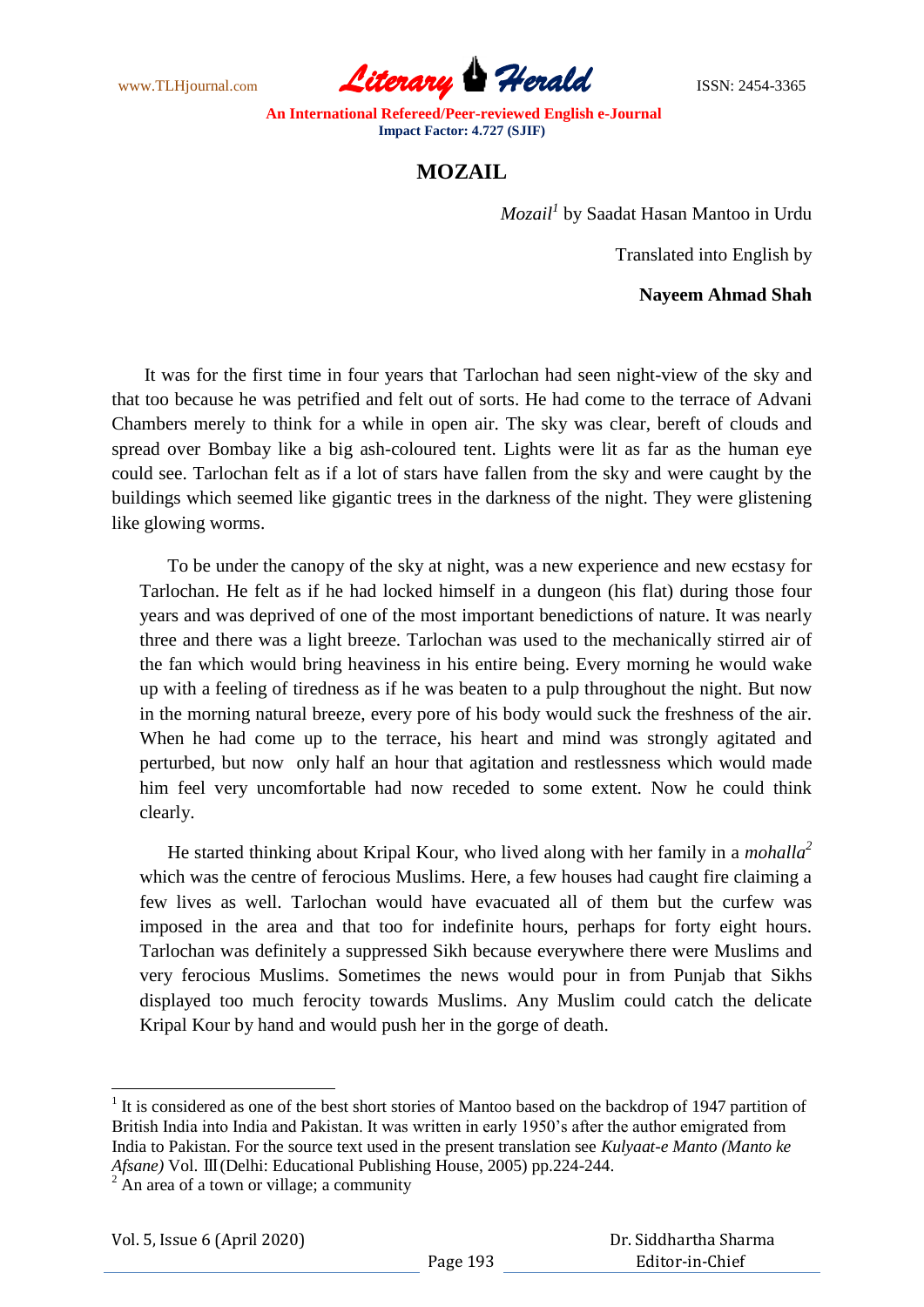

Kripal Kour's mother was blind, and her father a cripple. She had a brother who was in Deolali for some time. He was there to take care of the new contract he had taken in hand.

 Tarlochan would get furious over Kripal Kour"s brother, Niranjan who used to read about the riots in newspapers every single day. A week ago, he had intimated him about the swiftness with which the disturbances spread and had told him categorically, "Look Niranjan, keep aside these contracts. We are passing through a very sensitive and critical period. First you should come and stay with me. There is no doubt that we have paucity of space, but during testing times man lives by whatsoever means." But he didn"t agree. After listening to his big lecture, he merely smiled through his thick moustaches. "Dude you worry unnecessarily. I have seen a lot many such conflicts. This is not Amritsar or Lahore but Bombay. You have only been here for four years and I have lived here for twelve years…a full twelve years."

 Who knows what Niranjan would think of Bombay. For him, it was a city which would recover from the effects of conflicts automatically if there were any. He pretended as if he possessed some magic wand or that a fairy-tale citadel which will never fall prey to any catastrophe, but Tarlochan would see clearly in the morning cold air that the mohalla was totally jeopardizing. He was even mentally ready to read in the morning newspapers that Kripal Kour and his parents have been put to sword.

He didn't care a pin for Kripal Kour's crippled father and blind mother. It was good for Tarlochan if they die and only Kripal Kour survived. He also wished for the death of Niranjan so that he will not face any hindrance in his aim. As far as Niranjan, he was not only a stumbling block but a huge boulder in his way. That is why whenever he talked with Kripal Kour about Niranjan, he would call him *Khingar<sup>3</sup>* Singh instead of Niranjan Singh.

 The morning air was blowing slowly and gradually. Tarlochan"s head was unmindful of the hair, and was feeling pleasant coldness. But in his inner being a lot many doubts were clashing with each other. Kripal Kour had newly entered in his life. No doubt she was the sister of robust *Khingar* Singh. But she was soft, delicate and malleable. She was brought up in a village and had witnessed there some summers and winters but she didn"t possess the hardness, the form, the manliness which represents the common village Sikh girls who have to face hardships.

 Her body was slim as if yet incomplete. She had small breasts on which there was need of accretion of more layers of fat. As compared to the common village Sikh girls, she had white complexion. But she was flawless having whitish body refined to the extent of the mercerised cloth. She was very shy.

<sup>&</sup>lt;sup>3</sup> *Khingar*: Punjabi word for a huge boulder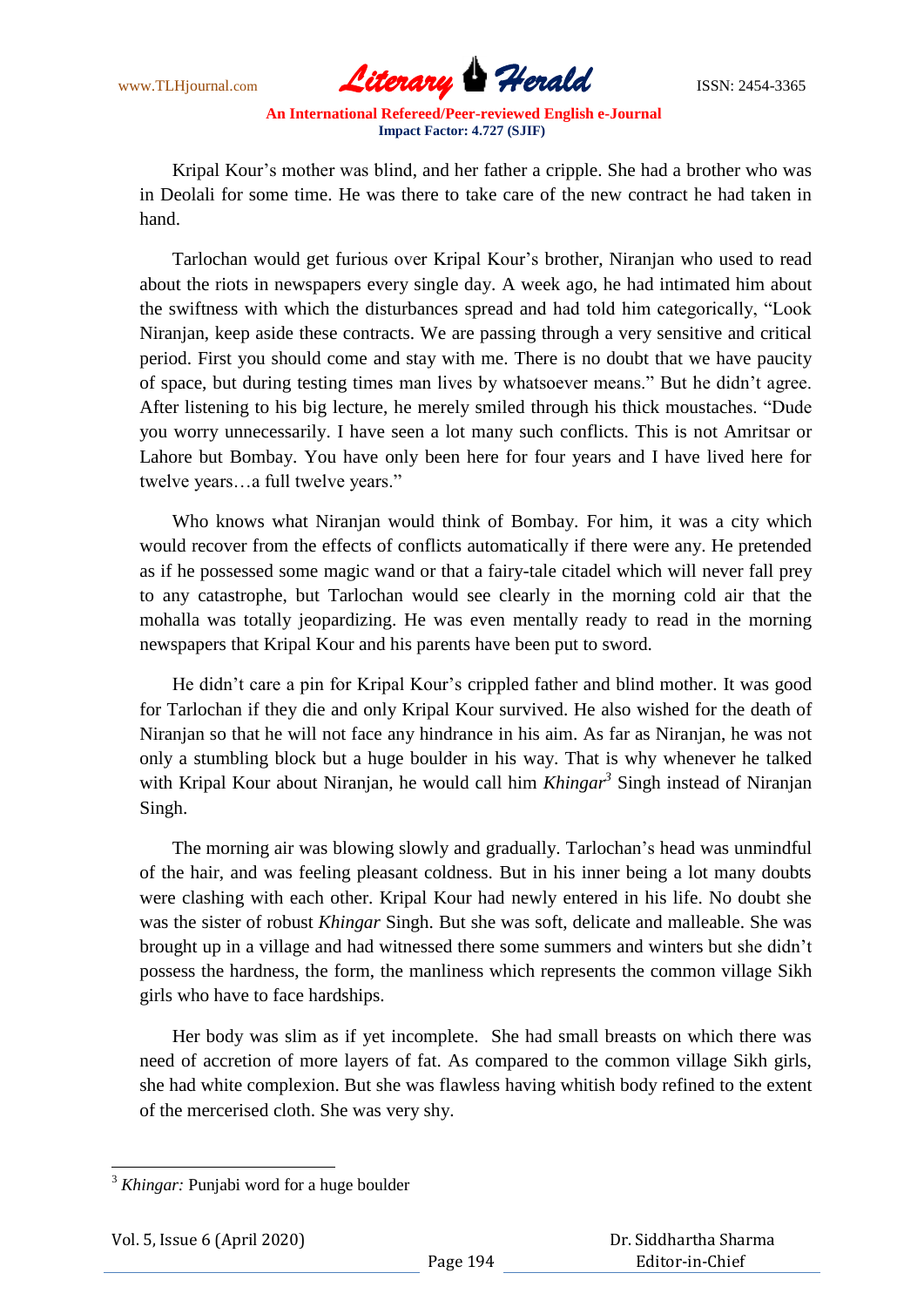www.TLHjournal.com **Literary Herald ISSN: 2454-3365** 

 Tarlochan belonged to her village but he had not lived there for long. After primary education he entered the high school of city and never returned. After high school, he went to college for further education. During that period he went countless number of times to his village but he didn"t hear even the name of Kripal Kour perhaps because every time he was in a hurry to reach the city as soon as possible.

 The college days were now a thing of past and the building in which he occupied presently was called Advani Chambers. It had been almost ten years since he left the college. In Tarlochan"s life those ten years were full of strange and uncanny events related to Burma, Singapore, Hongkong and finally Bombay where he had been living for four years. In those four years, he had seen for the first time the night-view of the sky, which was very charismatic. The roof of the ash-coloured sky was lit with the thousands of stars. The air around was cold and blowing gently.

 Thinking about Kripal Kour, thoughts of Mozail came across his mind as well; the Jewish girl who lived in Advani Chambers and with whom Tarlochan had fallen in love 'up to the knees' as he used to say. He had not experienced that intensity of love during his thirty five years of age.

 The day he took a flat in Advani Chambers with the help of a Christian friend, he encountered Mozail who appeared to him horribly mad at the very first sight. She wore brown hair which was messed up completely. Her lips were smeared with lipstick resembling the scattered clots of blood. She wore loosely-hung long white gown. From the upper part of the gown appeared about three quarters of big breasts with the blue veins quite visible. Her arms were covered with a fine down. She appeared as if she has freshly come out of a salon with her hair cut. Her Lips were not too thick. But the crimson colour lipstick was applied in such a way that they appeared like thick beefsteaks.

 Tarlochan"s flat was adjacent to hers, separated by a narrow lane. When Tarlochan moved ahead to enter his flat, Mozail stepped out of hers, wearing wooden sandals the sound of which made him stop. Mozail looked through her perturbed hair towards Tarlochan and laughed. Tarlochan went nervous and instantly pulled out key from his pocket and headed towards the door of his flat. One of Mozail"s wooden sandals slipped on the shiny and cemented floor and she fell on him. When Tarlochan recovered, Mozail was on him in such a way that her long gown was tied up and her two big, bare and robust legs were on his both sides. Tarlochan tried to get up in nervousness, but he entangled with her in such a way that he smeared himself like soap on her body.

 Tarlochan felt like panting .He apologized her with suitable words. Mozail corrected her gown and smiled. "These sandals are *ekdum kandam*<sup>4</sup>" Then she inserted her big toe in her sandal and walk out of the corridor.

Vol. 5, Issue 6 (April 2020)

 $\frac{4}{1}$  of no use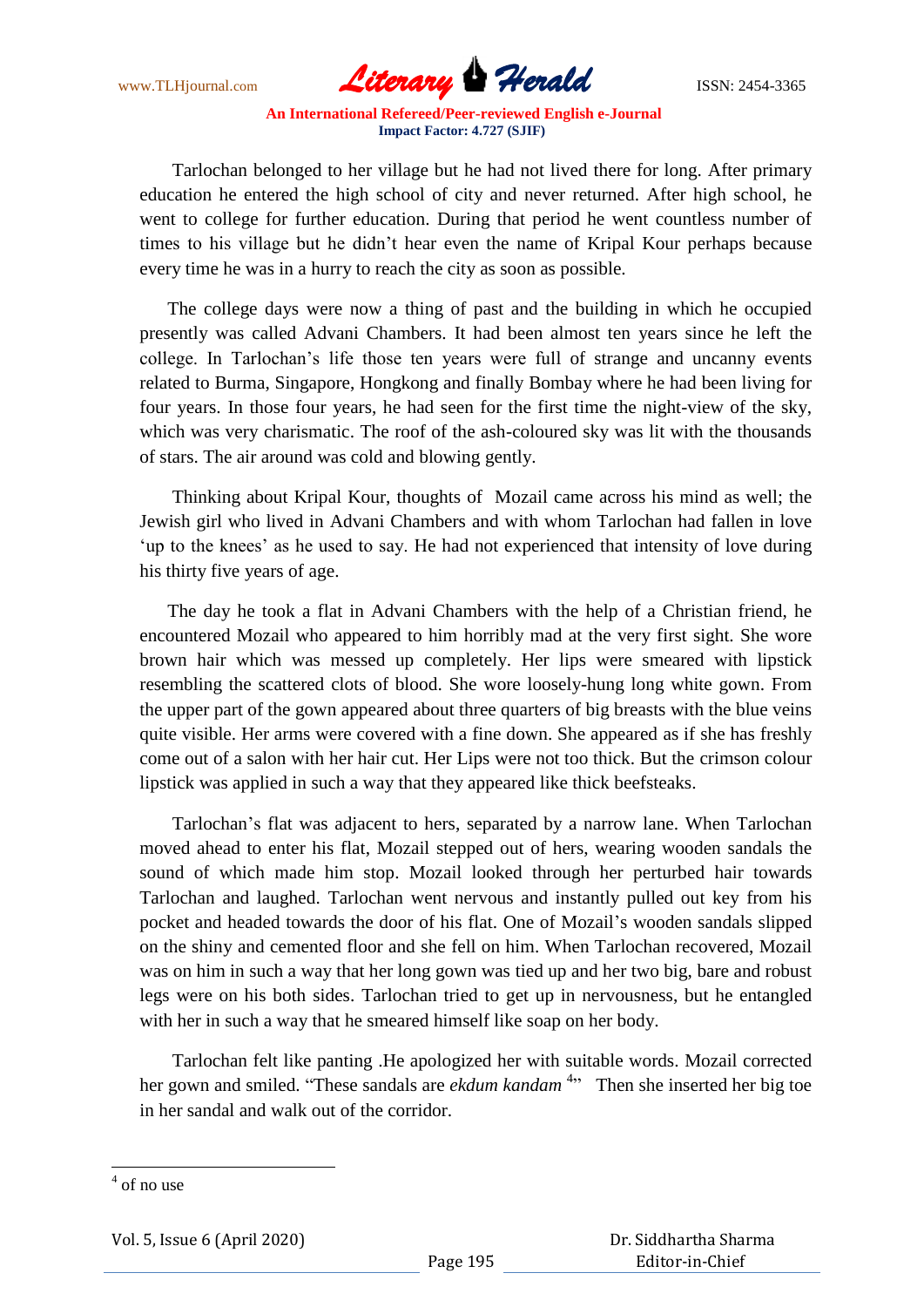www.TLHjournal.com **Literary Herald ISSN: 2454-3365** 

 Tarlochan thought it was pretty hard to befriend Mozail. Only after some time, she came closer to him, but she was very conceited. She would never give him due regard. She would eat and drink with him and would go to cinema with him. She would spend all day with him and would even bath at Joho beach with him. Whenever he tried to make advances beyond hands and lips, she would reprimand him and tell him to stay away. She would thunder on him in such a way that all his enthusiasm to carry on would get entangled in his beard and moustaches.

 Tarlochan had not been in love before Mozail barged in his life. In Lahore, Burma, Singapore he would buy girls for some time. It wasn"t even in his wildest dreams that just after reaching Singapore, he would immerse himself "up to the knees" in the love of a stubborn Jewish girl who would treat him casually and with strange indifference. Whenever he asked her to go for movies with him, she would instantly get ready with spectacular makeup and adornment. In Cinema, the moment they would take their seats, she would start looking here and there. If any acquaintance would come by she would shake her hands vigorously and without permission from Tarlochan she would go and sit next to him.

 If they were staying in a hotel, Tarlochan would order special feasts particularly for Mozail. But if she caught the glimpse of her old friend, she would leave the morsel at once and would go and sit with him. He would feel very disheartened and jealous by this.

 Sometimes Tarlochan would get agitated, because she would leave him completely and would go with her old friends and acquaintances and she wouldn"t meet him for some days altogether. She would feign headache, or her upsetting stomach. Tarlochan knew her stomach was as hard as steel and would never get upset.

 When she would meet him, she would tell him, "You are a Sikh. You wouldn"t understand these subtle things."Tarlochan would get roasted and would ask tauntingly, "Which sensitive things …about your old lovers?"

 With her both hands on her hips Mozail would spread out her legs and would say, "You taunt me about them. Yes they are my lovers and I like them. Why do you get burned up?"

Tarlochan would ask, "In this way how would we carry on?"

 Mozail would laugh out loudly "You are not only a Sikh, you are an idiot. Who told you to be loyal with me? If it is the case of loyalty, then go back to your native village and marry a Sikh girl. With me, you have to compromise."

 Tarlochan would give in. Actually Mozail had become his Achilles" heel. He wished her nearness come what may. There was no doubt that he had to pocket many insults because of Mozail. He would feel small in front of ordinary Christian lads who had no worth at all, but compelled by his heart, he had vowed to put up with it.

 Dr. Siddhartha Sharma Editor-in-Chief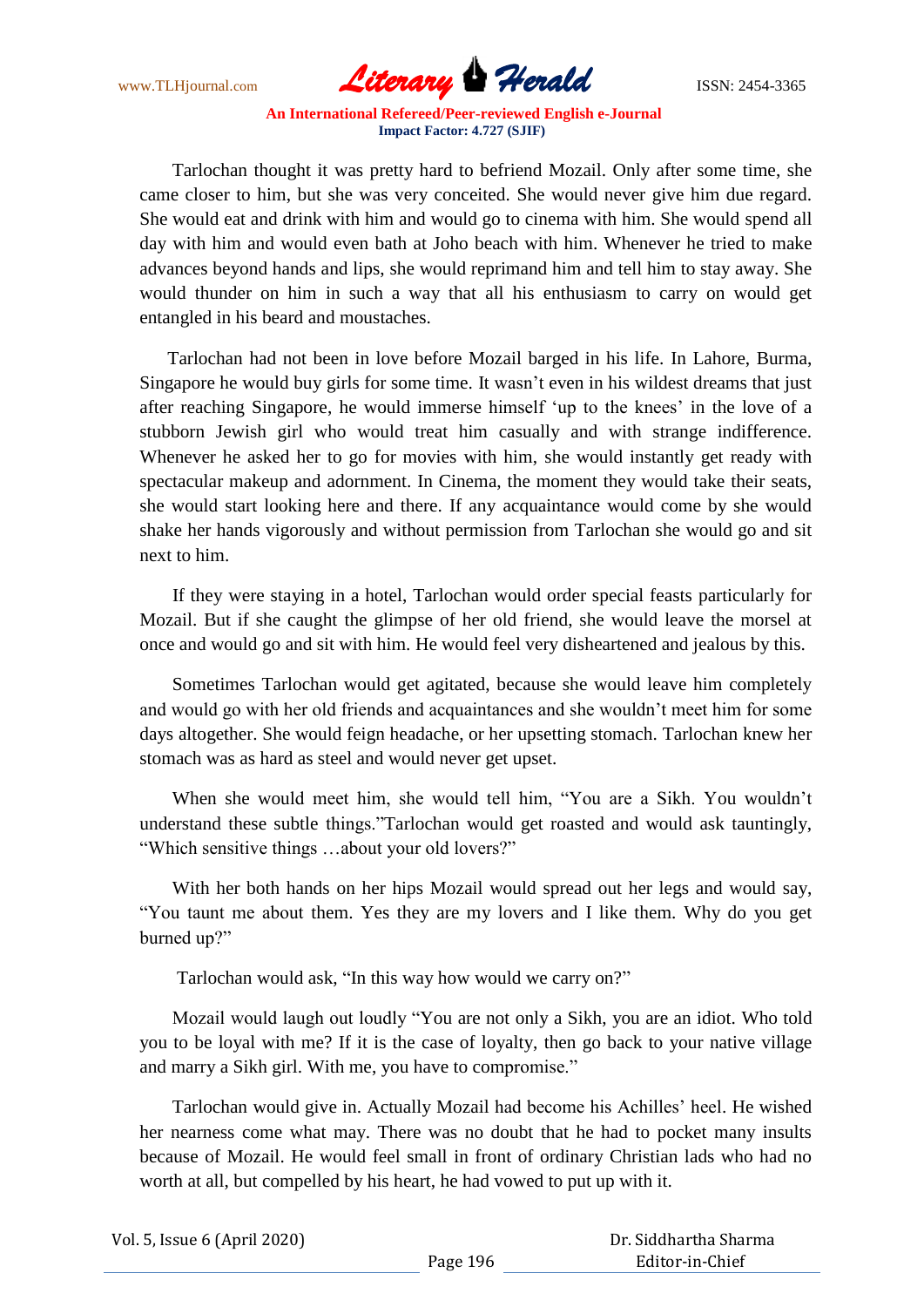www.TLHjournal.com **Literary Herald ISSN: 2454-3365** 

 Usually insult or disgrace paves way for revenge, but such was not the case with Tarlochan. He had shut a lot many eyes of his heart and mind and had plugged his several ears with cotton just because he liked Mozail. Not only liked as he would share with his friends he had sunk in her love completely. He couldn"t help it now. He wished that whatever portion of his body was left, that too must sink in the bog of her love and the story may end.

 He bore insults for two long years, but remained unwavering. At last, one day when Mozail was in jovial mood, he took her in his arms and asked, "Mozail, Don"t you love me?"

 Mozail freed herself from his arms and sat on chair and looked towards the circumference of her frock, brooding intensely. Then she raised her big Jewish eyes and batted her thick eyelids and said "I cannot love a Sikh."

 Tarlochan felt as if someone had kept burning coal under his turban. This fired him up. "Mozail! You always make fun of me. You don"t make fun of me. You make fun of my love."Mozail got up and deflected her brown cut hair and said, "You shave your beard and let loose the hair of your head. I promise you many lads will wink at you suggestively. You are alluring"

 Again Tarlochan"s hair was set on fire as if more burning coals were put under his turban. Moving ahead he forcefully dragged Mozail to himself, squeezed her and inserted his lips along with the moustaches into hers.

 Mozail separated herself from his clutches and produced sounds "phoon phoon". "I brushed my teeth this morning. Don"t hurt me."

"Mozail!", Tarlochan screamed.

 Mozail pulled out a small mirror from the bag she carried with her always. She looked towards her lips on which there was thick lipstick and the scratches drawn by Tarlochan"s moustaches. "I swear by God. You don"t make right use of your beard and moustaches. Your hair is so good that it can easily dust off my navy- skirt. All one needs to do is to put some petrol on them."

 Tarlochan had reached to that stage of anger where he had turned cold completely. He sat on sofa comfortably. Mozail also sat and started to unpin his beard. She put the pins one by one under her teeth. Tarlochan was really alluring and good-looking. When he did not grow his beard and moustaches, people would get deceived seeing his open hair. They would take him for a young and beautiful girl, but now the heaps of hair had concealed all his facial expressions like bushes. He was a devout Sikh and would never do away with the formalities of his religion.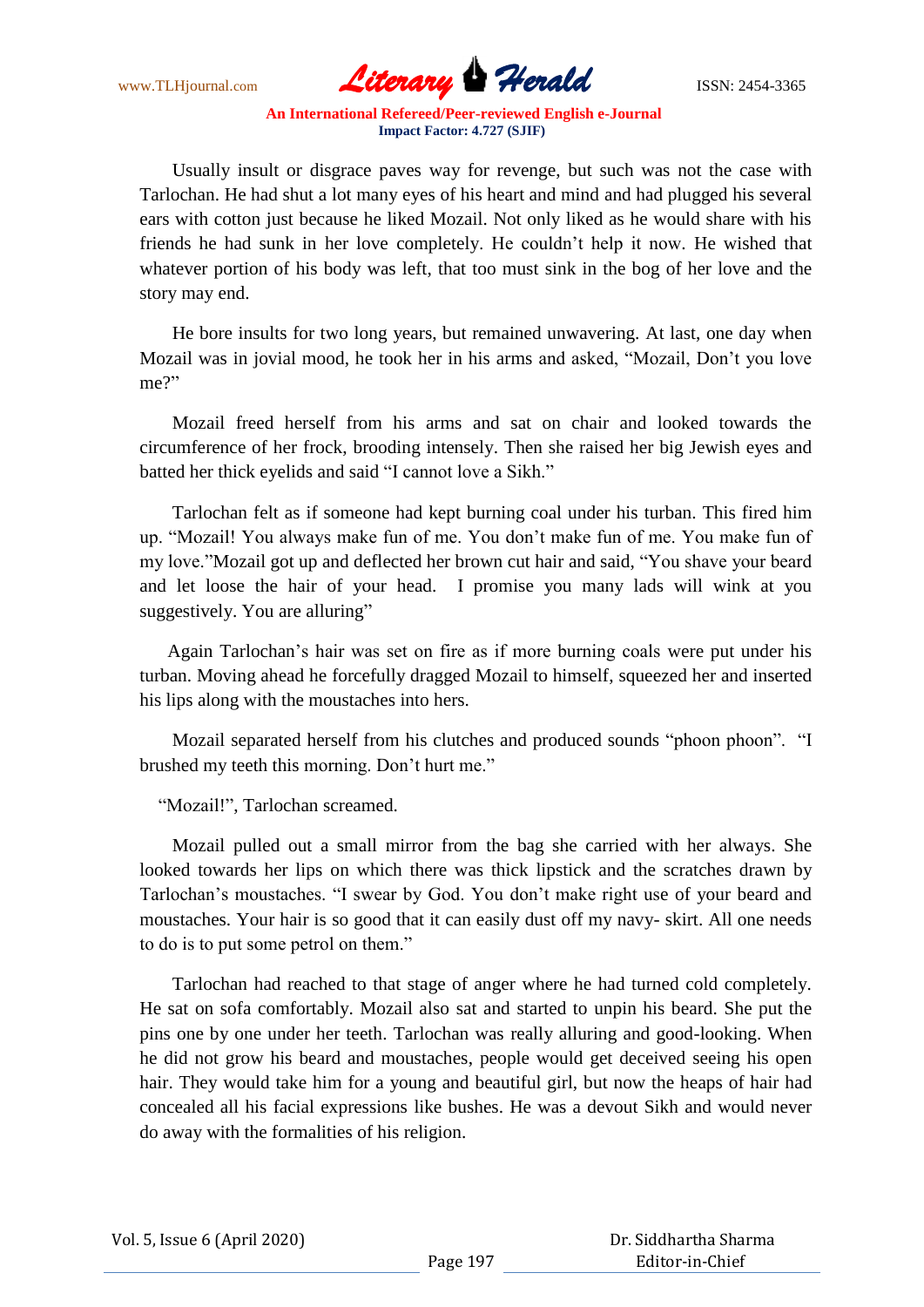

 When the beard opened completely and hung on his chest, he asked Mozail, "What are you doing?"With pins pressed under her teeth, she smiled, "Your hair is very soft. My idea was wrong that they can clean my navy blue skirt. Give them to me. I will glue them and make a first class wallet for myself."

 Tarlochan burned up and spoke to Mozail with seriousness "I have never made fun of your religion. Why do you always mock mine? Look, playing with the religious sentiments of a person is not good. I would never tolerate this but only because I love you a lot. Do you know that?"

Mozail stopped playing with his beard, "I know."

 Tarlochan did his hair with extreme dexterity after taking pins from Mozail"s teeth. "You know it clearly that my love is not trash. I want to marry you."

 "I know" she said and giving her hair a trivial stroke she rose and looked towards the picture hanging on the wall. "I have nearly come to the same conclusion of marrying you." Tarlochan sprung to his feet, "Really"?

 Mozail put on a wide smile on her crimson coloured lips and her white teeth glistened for a while, "Yes!" Tarlochan hugged her with his half opened beard and said, "So…when?"

Mozail moved aside, "When you cut this hair."

 At that time Tarlochan was in come-what-may attitude. Without thinking anything he said, "I will have them cut tomorrow only." Mozail started tap dancing on the floor. "You speak trash Triloch. You don"t have such daring." This pulled out the remaining ideas of religion from his mind.

"You will see"

"I will see" she said and moved ahead with quick pace. She kissed the moustaches of Tarlochan and produced the sounds "*phoon phoon*" 5 and went out.

 Throughout that night, Tarlochan underwent many torments. Next day, he went to a barber in the fort area and had him cut his hair and shave off his beard. All this happened and he kept his eyes shut. When everything became clear, he opened his eyes and for a long time gazed on the mirror at his reflection which would entice even the prettiest girl of Bombay to think for a while.

 Tarlochan began to experience the pleasing coldness which he had experienced already while coming out of the salon. He started walking fast on the terrace where there

 $<sup>5</sup>$  The sound one produces after tasting something unpleasant.</sup>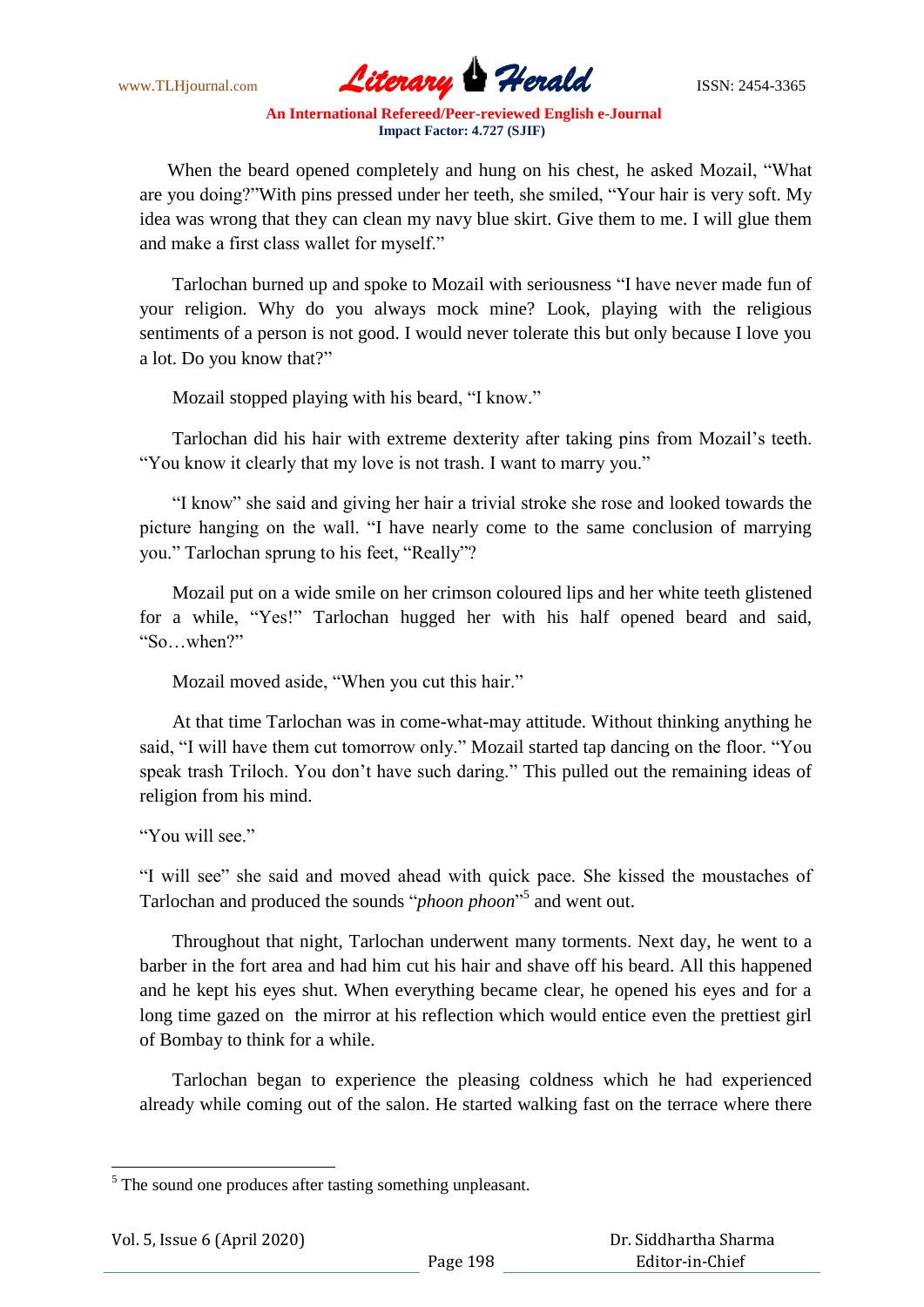

was the cluster of tanks and taps. He wished that the remaining part of the story may not come to his mind, but that came.

 On the first day after having his hair cut, he didn"t come out of his house. Next day, he sent a note to Mozail through his servant saying that he is out of sorts and that she must come for some time. Mozail came. Looking at Tarlochan without hair for a moment she became wonderstruck and hugged him, "My darling Triloch" and made his face crimson with kisses.

 She moved her hand on the clean and smooth cheeks of Tarlochan. She combed her English-style beard with her fingers and started sloganeering in Arabic language. She made such a noise that her nose started running which she wiped out with the circumference of her skirt. Tarlochan felt shy. He drew her skirt down and said to her in reprimanding tone, "At least wear something underneath".

 It didn"t have any effect on Mozail. She smiled with her lips on which lipstick had turned stale and scattered, but only said, "It gives me a funny feeling."

 Tarlochan was reminded of the first day when he had clashed with Mozail and they had encountered with each other very strangely. With a smile he hugged Mozail and said, "We will get married tomorrow."

"Certainly", she said, rubbing his chin.

 It was decided that the marriage ceremony will take place in Poona. Since it was a civil marriage, they had to publish a notice of ten to fifteen days prior to marriage because it was a court matter. Therefore, Pune was considered as a suitable place. It was near and Tarlochan had friends there also. Next day they had to go to Poona as per schedule.

 Mozail was a sales girl in a store in the fort area. There was a taxi stand only at some distance from there. Mozail had asked Tarlochan to wait there. Tarlochan reached there on the scheduled time, waited for one and a half hour, but she didn"t turn up. Next day he came to know that she had gone to Deolali with a lover of hers who had recently purchased a car, and she would stay there for some indefinite time.

 What befell Tarlochan is indescribable. In short he braved the situation and forgot her. Meanwhile, he met Kripal Kour and started loving her. Only after a while, he noticed that Mozail was an ignoble girl. She was hard hearted and her intensions would fluctuate every now and then, but he was gratified that he didn"t fell into the trap of marrying her.

 In spite of this, Mozail would come to his mind constantly and she would clasp his heart. She didn"t care a straw for the feelings of anyone. She was still liked by Tarlochan. Therefore, sometimes, he would get coerced to think about her, wandering what she would be doing in Deolali for such a long time. Was she with that fellow who had purchased a new car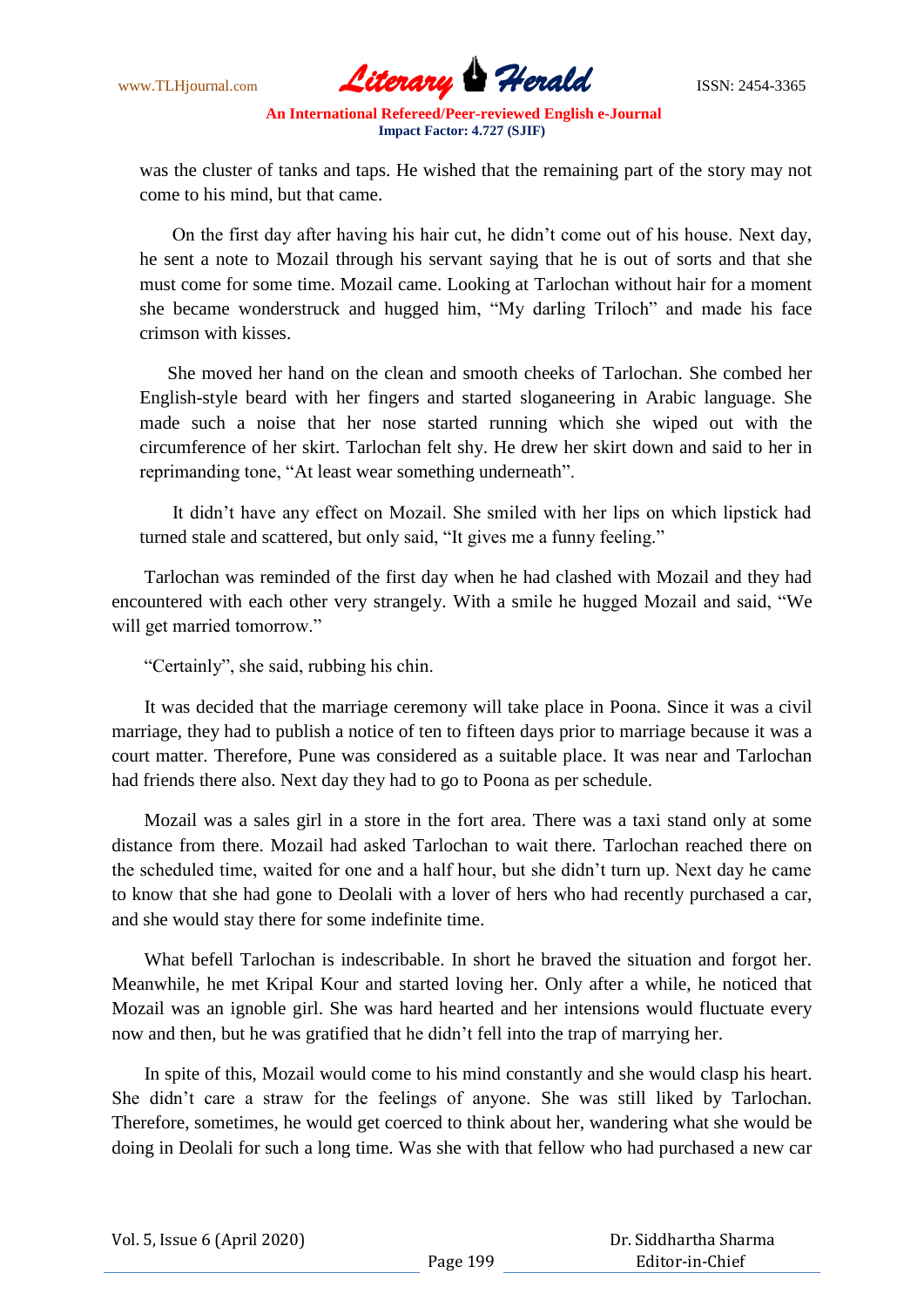www.TLHjournal.com **Literary Herald ISSN: 2454-3365** 

or was she with someone else? He would feel great torments while thinking that instead of him she would be with someone else, although he was quite familiar with her character.

 He had spent money for her like water, but according to his own choice. Otherwise Mozail was not so costly. She would like the low-priced things. Once, Tarlochan planned to give her golden earrings which she liked very much, but in the same shop she chose the copy and the low priced earrings and entreated Tarlochan to buy the same for her.

 By now Tarlochan had not understood her way of living. What was her composition and what was her plan? She would allow him to kiss her for some hours. He would smear himself like soap on her entire body, but from that point she wouldn't allow him to move even an inch. In order to vex him, she would only say, "You are a Sikh. I hate you!"

 Tarlochan would feel that Mozail didn"t hate him. Had that been the case she would never meet him time and again. She would not tolerate even the minor things not to talk of spending two years in his company. She would give a flat denial. She hated underwear because she would get perturbed by it. Many a times Tarlochan informed her about their strong necessity. He recommended them for the sake of chastity, but she never wore that thing.

 Whenever Tarlochan talked about chastity, she would get irritated. "What nonsense is this chastity? You shut your eyes if you think about chastity. Tell me, which is that garment through which a man cannot become bare? Or through which body of a person doesn"t become visible. Don"t speak this trash to me. You are a Sikh. I know you wear silly underwear under your pant which has the semblance with the knickers. This too, like your beard and hair of your head falls in the jurisdiction of your religion. You must feel ashamed. You are now a grown up fellow, but you still think that your religion is hidden in underwear!"

 Earlier when Tarlochan was not accustomed to such diatribe, he would feel enraged, but after pondering over it he would roll and would think that perhaps Mozail is right. When he had cleared his head off the hair and beard, he had clearly felt that till date he had walked with the weight of the hair only which didn't make any sense at all.

 He stopped after he reached near the water tank. He cursed Mozail like a pagan and stopped thinking about her. Kripal Kour was a chaste girl with whom he had fallen in love. She was in peril for she lived in a mohalla which was teeming with brutal Muslims. Several mishaps had happed there also, but the trouble was that in that area curfew was imposed for forty eight hours. Let alone curfew, if only the Muslims of that area willed, they would put to sword Kripal Kour and her parents with greater ease.

 Tarlochan sat on a fat faucet, brooding about the same thing. Now his hair had grown very long. He was sure that within one year it will reach to its original length. His beard had grown fast too but he didn"t want to grow it long. In fort area, there was a barber. Tarlochan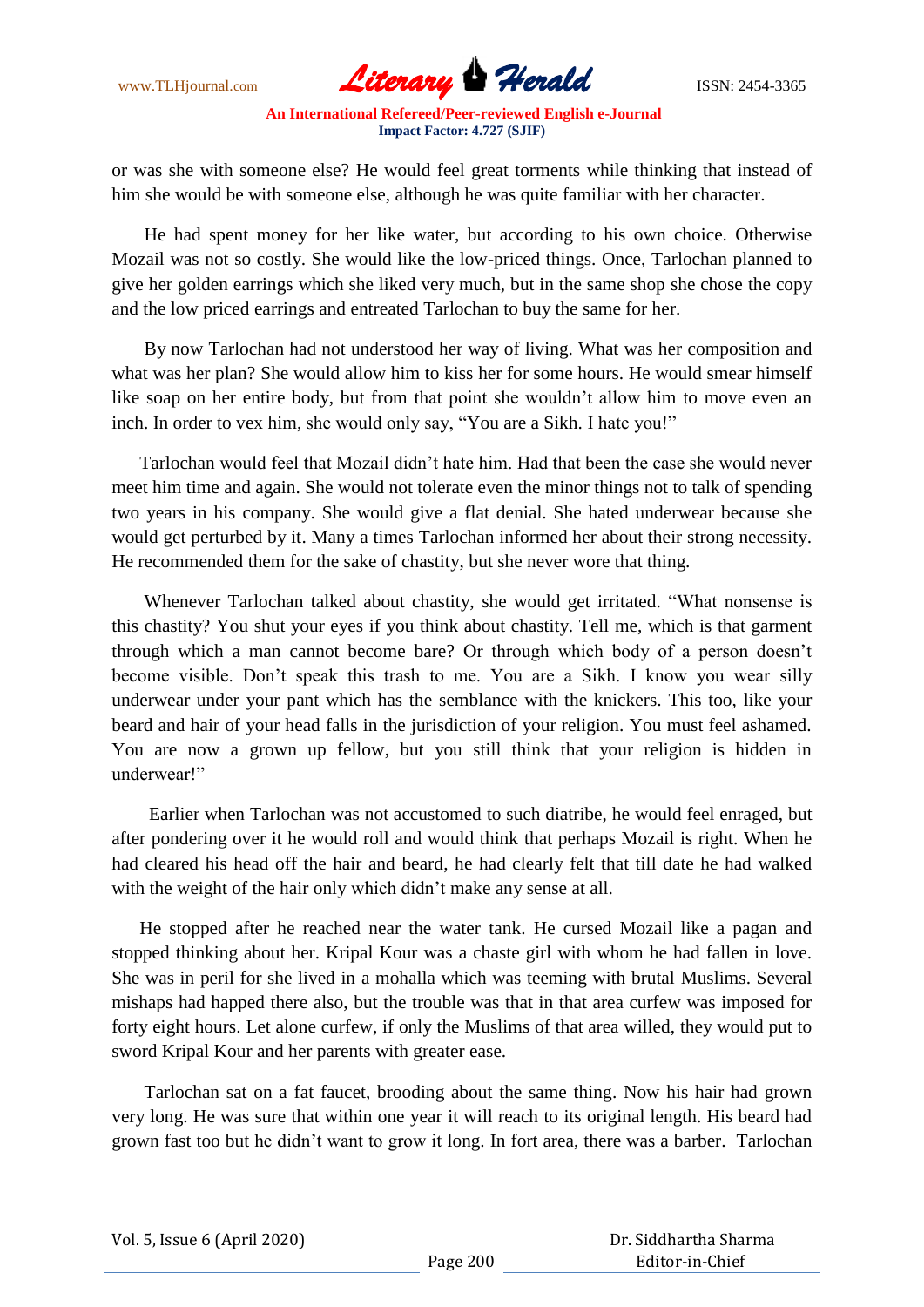

would have his hair cut with such an adroitness that it would never appear cut to an ordinary person.

 He stroked his long and soft hair with his fingers and heaved a cold sigh. No sooner had he got up that the harsh sound of sandals reached his ears. He thought about who could be there? There lived several Jewish women in that building and all of them wore sandals in their homes for some reason. The sound started to came nearer. All of a sudden he saw Mozail near the second water tank. She wore a long and loose shirt of typical Jewish style. She was yawning loudly, so loudly that Tarlochan felt that she would devour all the air around him.

 Tarlochan got up and thought, "Where from she emerged all of a sudden. At this time, what has she come for at terrace?" Mozail yawned again. Tarlochan felt as if she will now split his bones.

 In her loose shirt, her breasts beat. Several blue circles began to appear in front of Tarlochan"s eyes. He coughed loudly. Mozail turned and looked towards him. Her response was very trivial. Dragging her sandals she reached near him and looked towards his beard, "You became Sikh again, Triloch"? His beard began prick him. Mozail moved ahead and rubbed his chin with the back of her hand and smilingly said, "Now this brush has become capable of cleaning my navy blue skirt, but they are there in Deolali."

Tarlochan remained silent.

Mozail pinched his arm, "Why don't you speak *Sardar Sahib*<sup>6</sup>?"

 Tarlochan didn"t want to repeat his earlier follies. Still in the dim morning light he looked towards Mozail's face intensely. There was no particular variation in her. She only looked a little bit emaciated than before. Tarlochan asked him, "You look weak. Were you ill?"

"No", Mozail said, giving her hair a trivial stroke.

"You look weak?" she repeated his words

 "I am dieting". Mozail sat on the fat faucet and started tapping on flour with her sandals. "It means you want to become a Sikh again."

"Yes", Tarlochan said with slight persistence.

 "Congratulations", said Mozail. She put off one sandal and started striking it against the water tap. "Have you started to love some other girl?"

"Yes", Tarlochan said slowly.

 $6$  A title of nobility that was originally used to denote noblemen and aristocrats, but here denotes leader of a tribe.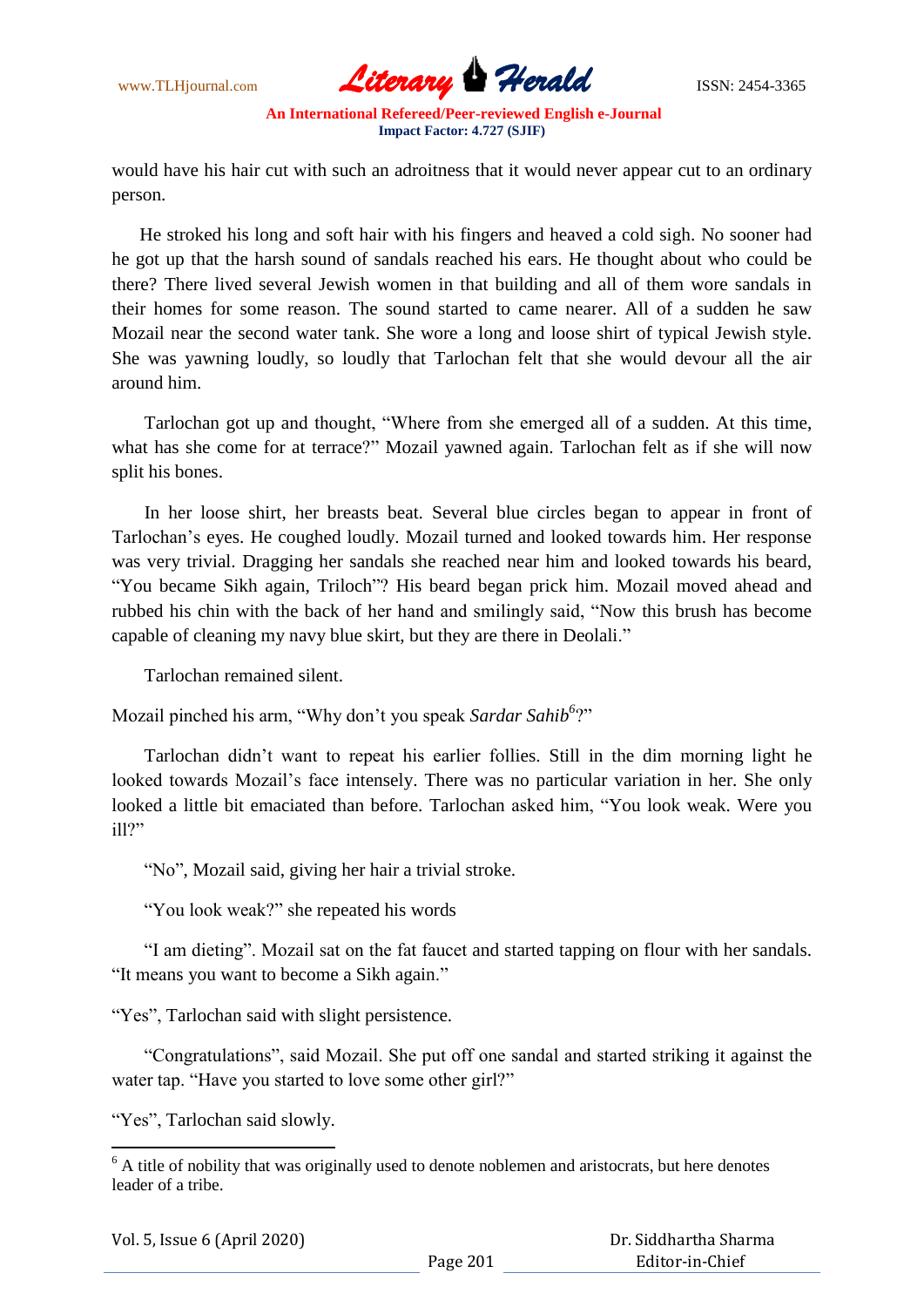

"Congratulations. Does she belong to this building?"

"No"

"This is a very bad." Mozail put on sandals and got up.

"Man must take care of his neighbours always."

Tarlochan remained silent. Mozail got up and stroked his beard with her fingers.

"Did that girl suggest you to grow your hair long?"

" $No$ "

 Tarlochan was in a great bewilderment. He felt as if the hair of his beard had entangled badly and he was desperately trying to comb it. When he said "No", there was the sign of impudence in his demeanour.

 The lipstick on the lips of Mozail appeared like the pieces of stale meat. When she smiled, Tarlochan felt as if the butcher from his village has cut a piece of meat into two halves.

"You shave this beard now. I swear I will marry you", she said laughingly.

 Tarlochan thought that he would tell her that he loves a very kind, chaste and a girl of pure-disposition and would marry her soon. On the contrary Mozail was a prostitute, ugly, unfaithful and merciless. But he was not such a cheapish man. He only told her, "I have decided about my marriage. The girl I am going to marry is a modest one. She is from my village and has great reverence for religion. It is only for her that I decided to grow my hair long."

 Mozail wasn"t accustomed to brooding, but she thought for a while. She moved on her sandals, making a half-circle and said, "She is a staunch follower of religion. How would she accept you? "Does she know that you have cut your hair once?"

 "She doesn"t know up till now." I started to grow my beard only when you departed for Deolali; only for revenge. Then I happened to meet Kripal Kour. Also, I wear my turban in such a way that only one in hundred will come to know that my hair is cut. But now they will grow to their original length very soon." Tarlochan started to comb his soft hair with his fingers.

"When are you getting married?"

"I don"t know yet" he said, thinking deeply.

 They went silent for a while. Then Mozail saw that he is in deep thought and asked him with a serious tone, "Tarloch, what are you thinking about?" Tarlochan felt the dire need of a

| Vol. 5, Issue 6 (April 2020) |          | Dr. Siddhartha Sharma |
|------------------------------|----------|-----------------------|
|                              | Page 202 | Editor-in-Chief       |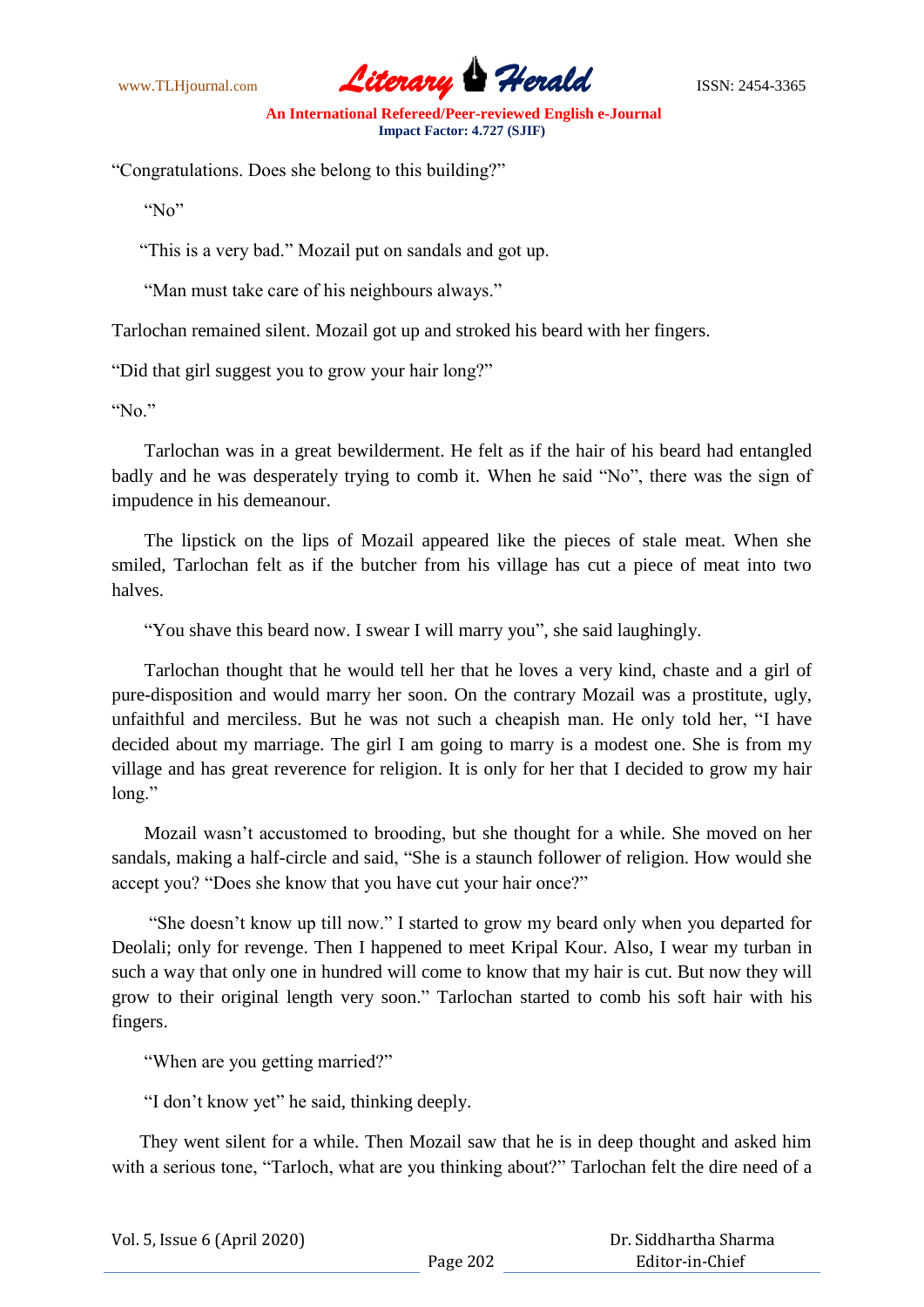www.TLHjournal.com **Literary Herald Herald** ISSN: 2454-3365

compassionate friend, be it Mozail. He told her the whole matter and unbosomed himself to her. She laughed. "You are the idiot of the first water. Get her here. What is the problem?"

 "Problem, Mozail, you will never understand the seriousness of this matter or the seriousness of any other matte because you don"t care a straw. That is why we parted for which I will feel sorry as long as I live."

 Mozail stroke her sandals against the water faucet forcefully. "Sorry…damn it… silly… Idiot…You think about your….what is her name… You need to think only about how can we get her safe and sound from that Mohalla…You cry about break up and all that. We won"t get along ever. You are very silly and coward. I need a bold man. Leave that matter. Come let us get your Kour here." She took Tarlochan by his arm.

"From where?", Tarlochan asked her fearfully.

"The place where she is. I know every nook and corner of that Mohalla. Come along."

"But listen, curfew has been imposed".

"Curfew is not for Mozail…Come on"

 Taking Tarlochan by the arm, she dragged him towards the door which opened towards the stairs going downwards. After opening the door, she was about to descend the stairs that she stopped and looked towards the beard of Tarlochan.

Tarlochan asked, "What is the matter?"

"Your beard…but let it be. It is not so long. If you walk bareheaded nobody would take you for a Sikh.", Mozail said.

"Bareheaded!" Tarlochan said with nervousness. "I wouldn"t go bareheaded."

"Why?", Mozail asked very innocently.

"You don't understand. It is not good for me to go there without my turban", he said correcting a lock of his hair.

"Why?"

"Why don"t you understand, she has not seen me bareheaded till now. She understands that I have a full head of hair. I don't want to let the cat out of the bag." Mozail stroked the sandals on the sill of the door loudly and said, "Actually, you are the idiot of the first water. You ass, it is the question of her life, your that Kour whom you love."

 Tarlochan tried to make her understand, "Mozail, she is a devotional and religious minded girl. If she saw me bareheaded, she would start detesting me."Mozail got irritated,

|  | Vol. 5, Issue 6 (April 2020) |  |  |
|--|------------------------------|--|--|
|--|------------------------------|--|--|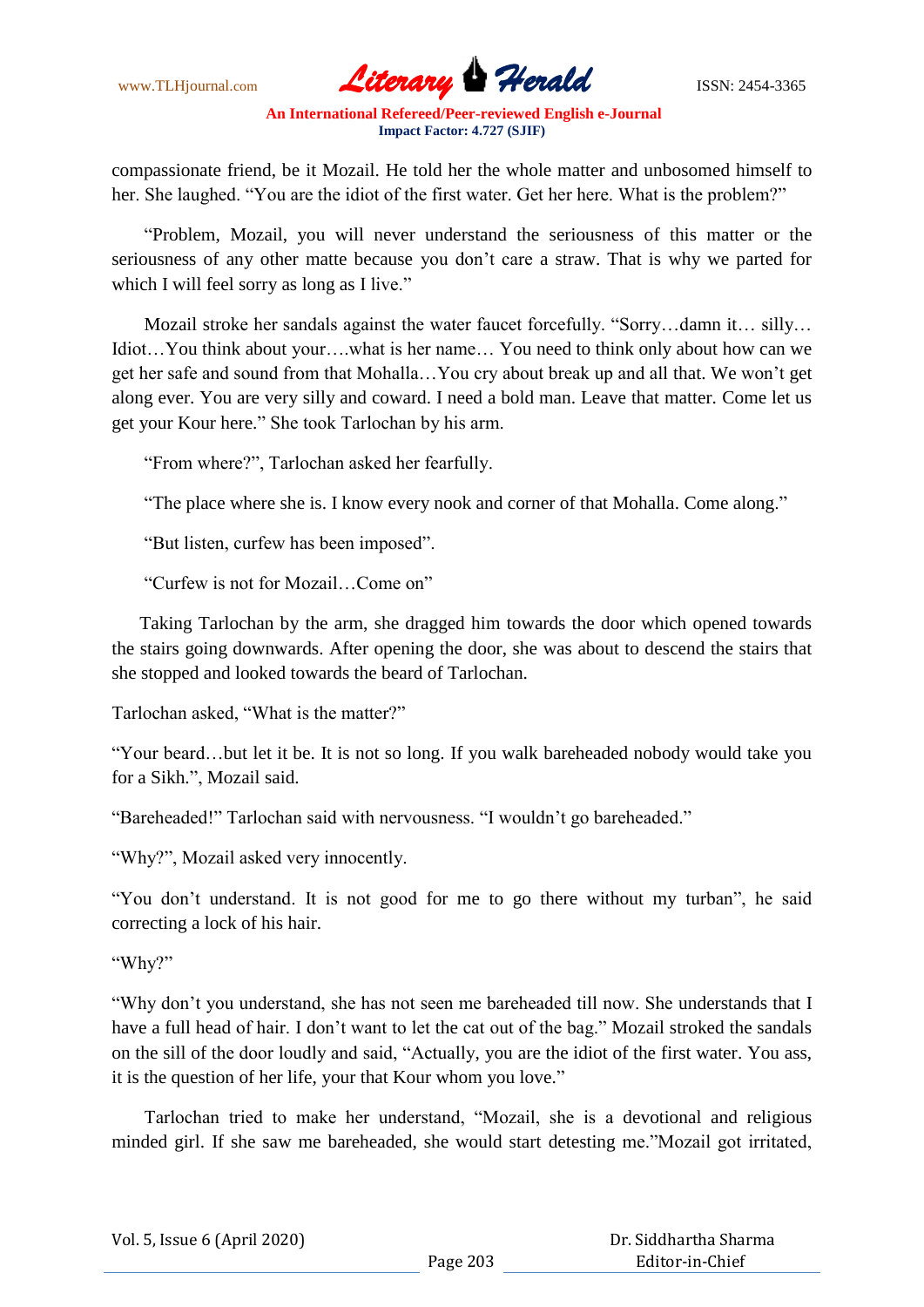www.TLHjournal.com **Literary Perald ISSN: 2454-3365** 

"Oh! your love, damn it! She is in danger and you speak of wearing a turban at any cost and perhaps your underwear also which resembles with knickers."

"That I wear every time."

 "Very good but right now, think of that mohalla where dons and hooligans live. If you go with that turban, you will be slaughtered." Tarlochan answered briefly, "I don't care for that. If I go there with you I will go with my turban. I don"t want to put my love at risk!"

 Mozail got irritated and enraged and said, "You ass, where would your love be when don"t live? What is the name of that girl? When she and her dynasty will perish….You are an idiot Sikh."

"Don"t speak trash."Tarlochan said furiously.

 Mozail laughed loudly and put her arms round his neck and swung a little ,"Darling, do as you please. Go and wear your turban. I will be waiting for you in the market." She went downstairs. "Wouldn"t you change your clothes", he said trying to stop her. "No", she said jerking her head.

 She went downstairs making a clattering sound. Tarlochan heard the noise of wooden sandals she wore while descending the stairs of the storey below. Then with his fingers, he rolled together his hair backwards and went down into his flat. He changed his clothes instantly. He had already made his turban. He put it on in a nice manner and locked the door of the flat and went downstairs.

 Outside, on the footpath, stood Mozail with her robust legs widened. She was smoking just like a man. When Tarlochan reached near her, out of sheer anger, she blew out a mouthful of smoke on Tarlochan"s face. "You are very contemptible", said Tarlochan angrily.

 Mozail smiled, "This is not something new you said. Before this some others have labelled me as contemptible." Then she looked towards his turban. "You wore this turban very perfectly. It looks like you have a full head of hair.

 The market was very dreary except the wind which was blowing and that too very slowly as if horrified by curfew. Lights were lit but they looked like diseased ones. Usually trams would start running at that time and the people would move from one place to another. There used to be a huge rush of people at that time, but now it appeared like nobody had trodden the road and no one will.

 Mozail continued to move on and her sandals were clattering on the pebbles of the footpath. This noise was enormous in that calm atmosphere. In his heart of hearts, Tarlochan cursed Mozail that within only a few minutes she could have put on something else instead of

Vol. 5, Issue 6 (April 2020)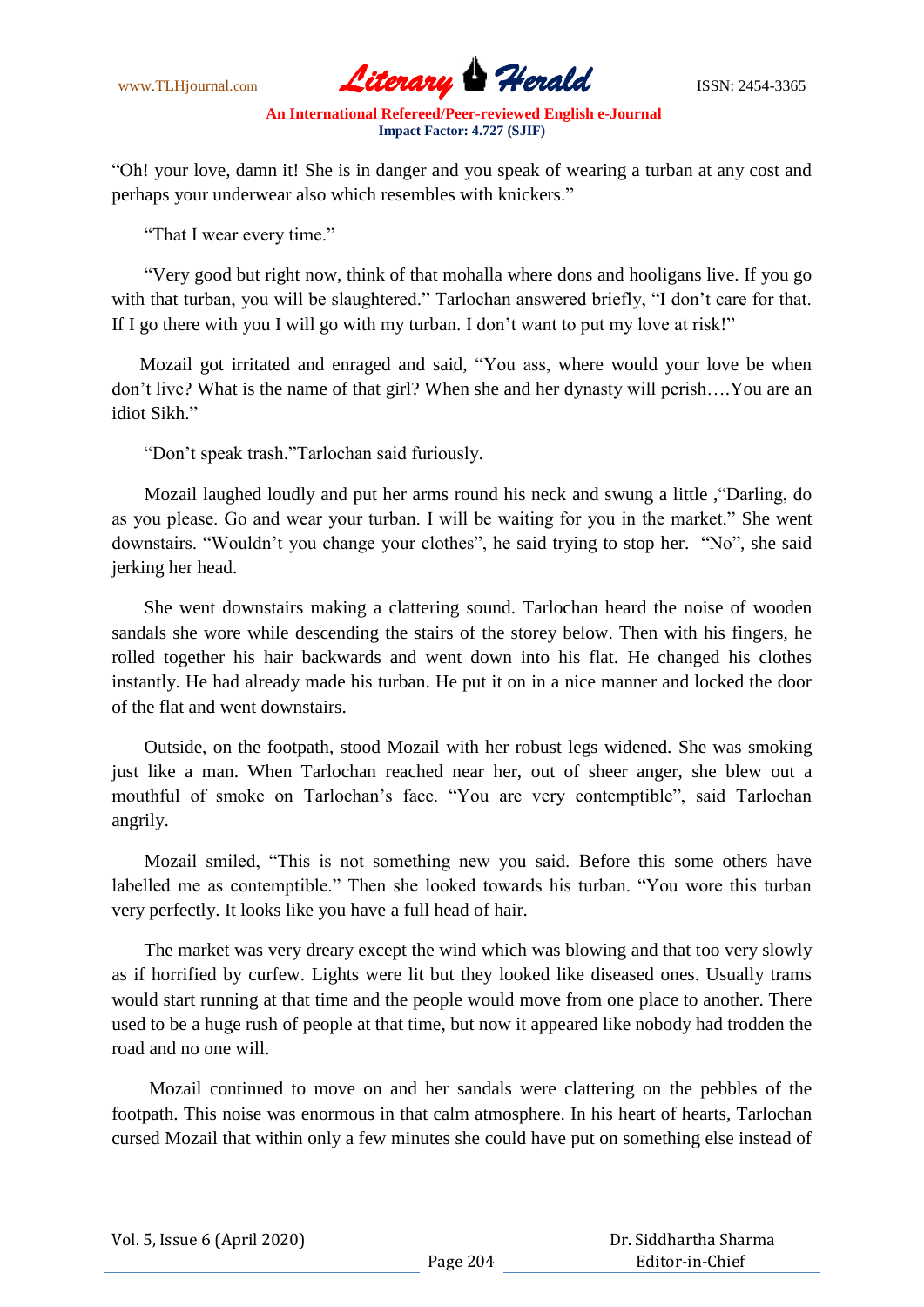

those vulgar sandals. He wanted to tell her to put off those sandals and walk bare-footed. But he knew she wouldn"t agree so he preferred silence.

 Tarlochan was very terrified. If only a leaf of some tree rustled, his heart would start pounding faster but Mozail was undaunted. When they reached the chowk, a policeman roared, "Hey you. Where are you going?"

 Tarlochan was astounded. Mozail neared the policeman, slightly jerked her hair and said, "Oh, you? Didn"t you recognize me? I am Mozail." Then she pointed towards a street, "On that side lives my sister. She is ill, and I am taking the doctor with me." The sepoy was trying to recognize him. God knows where from Mozail drew out a packet of cigarettes and handed over one to him "Take this."

 The sepoy took one cigarette. Mozail offered him her already-lit cigarette and said, "Here is lighter".The sepoy took a puff of the cigarette. Mozail winked at him with his right eye and Tarlochan with her left and walked clattering towards that street through which they were to reach the mohallah.

 Tarlochan was silent but he was feeling that Mozail was taking an eccentric pleasure by violating the curfew. She loved playing with the danger. When she would go to Joho beach with him she would become a perfect nuisance for him. She would clash with the waves and would go too far in the sea. He always remained apprehensive about her safety. When she would turn up, her body would be full of blues and wounds, but she least bothered about them.

 Mozail was marching ahead followed by Tarlochan who was looking here and there fearfully lest some stabber would appear from his side. Mozail stopped. When Tarlochan reached near her, she made him understand "Tarloch dear, it is not good to feel afraid like this. If you feel afraid, something will happen necessarily. I speak truth. This is my experience." Tarlochan remained silent.

 When they crossed that street and reached to the next one which opened in that mohallah where Kripal Kour lived, Mozail stopped all of a sudden. Only at some distance a shop was being looted calmly. For some time, she took the stock of the situation and said to Tarlochan, "Don"t worry…come on."

 The duo started to walk again. The man, who was carrying a large plate of brass, clashed with Tarlochan and the plate fell. The man looked keenly towards Tarlochan who looked like a Sikh. The man instantly put hand in his breeches to draw the weapon, Mozail came. She came staggering as if heavily drunk. She pushed aside the man, and said in intoxicated tone, "Hey, What are you doing? Are you going to kill your brother? I am going to marry him. Then she turned towards Tarlochan, "Kareem, pick up the plate and help him put it on his head"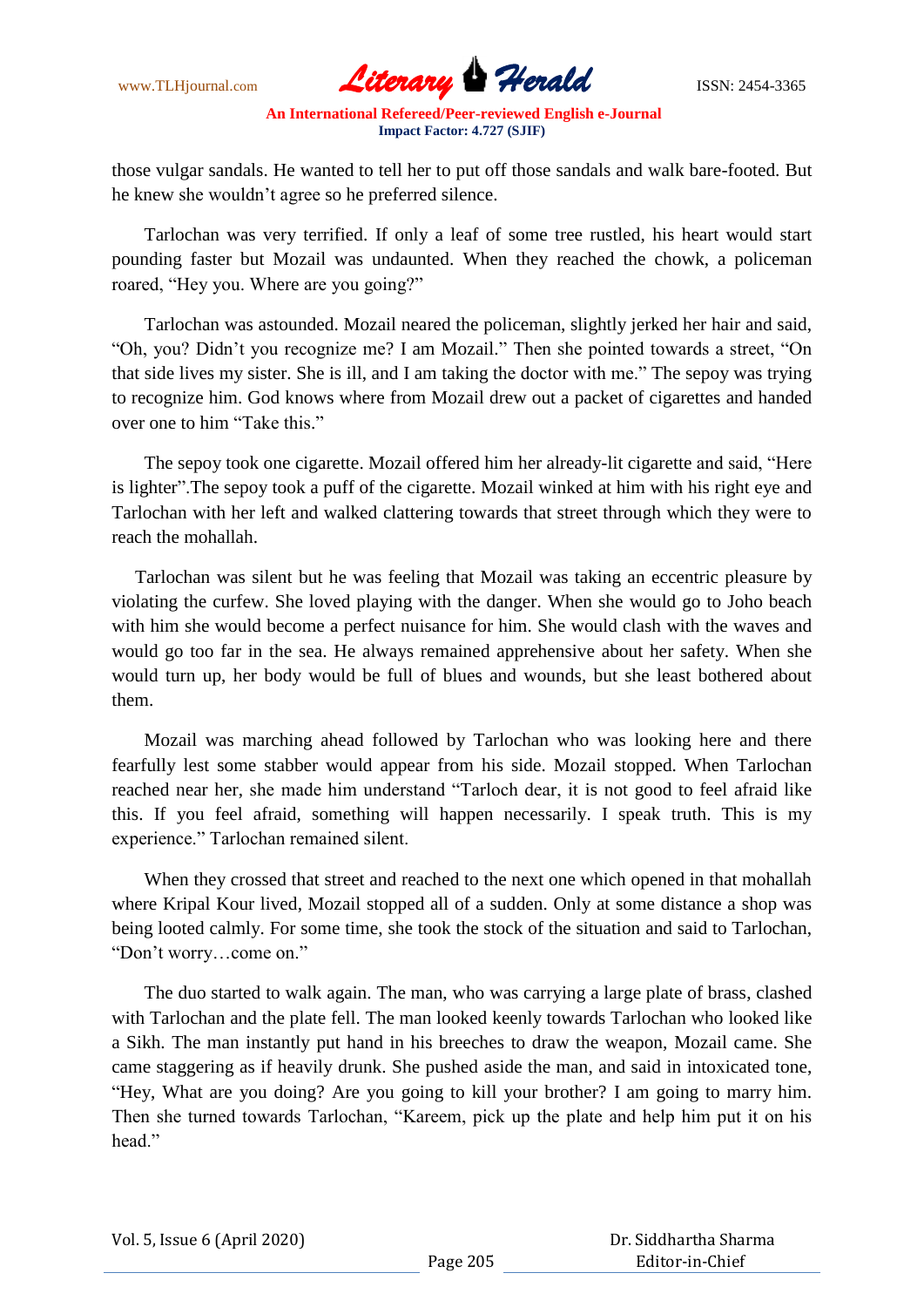www.TLHjournal.com **Literary Herald ISSN: 2454-3365** 

 The man refrained from drawing out weapon from his breeches and looked towards Mozail with lustful eyes. He went forward and stroked her breasts with his elbow, "Go and enjoy, *Sali<sup>7</sup> .* Then he picked up the plate and vanished.

Tarlochan grumbled, "How meanly that bastard behaved!"

 Mozail moved her hand over her breasts "There is no meanness…it doesn"t matter…come", she started walking quickly. Tarlochan also quickened his pace.

 After crossing the street they reached to that mohallah where Kripal Kour lived. Mozail asked, "Which street?" Tarlochan said slowly, "Third street, that building."

 Mozail started walking towards that building. This way was very silent. The population around was dense but not even the voice of a baby could be heard.

 When they reached near the street there seemed some commotion. One man emerged quickly from the building on the one side of the street and went into the building of the other side. After some time, from that building emerged three men. They looked here and there on the footpath and with great haste they went into the next building. "Mozail was wonderstruck." She hinted Tarlochan to go in the darkness. Then she said slowly, "Tarloch dear, put off this turban."

"I will never do that." Tarlochan replied.

Mozail went fretful with rage, "As you wish, but don't you notice what is going on."

 Whatever was going in the front was quiet evident to both of them. There was a mysterious kind of commotion. When the two men re-emerged from the right-side building, they were carrying sacks on their backs. Mozail became shell shocked. Perhaps she was thinking. When both the men reached the other end of the street, they disappeared. Mozail had an idea, "Look, do as I say. I will run fast into that building. You should pretend that you are trying to catch me. Don"t think. All of this must happen instantly."

 Mozail didn"t wait for his response and went fast towards the building clattering her sandals against the floor. Tarlochan pursued her. Within a while she was inside the building near the stairs. Tarlochan was panting but Mozail was all right. She asked Tarlochan, "Which floor?" Tarlochan moistened his lips and said, "Second".

"Let's go."

**.** 

 After saying this she climbed stairs quickly with Tarlochan in hot pursuit. The stairs were smeared with big blood stains. Looking at them his blood stopped circulating because it almost dried up in his veins. They reached to the second floor. Then, at some distance from corridor, Tarlochan knocked at a door slowly. Mozail stopped at some distance near the

<sup>&</sup>lt;sup>7</sup> Wife's sister, but sometimes it is used as slang for a girl.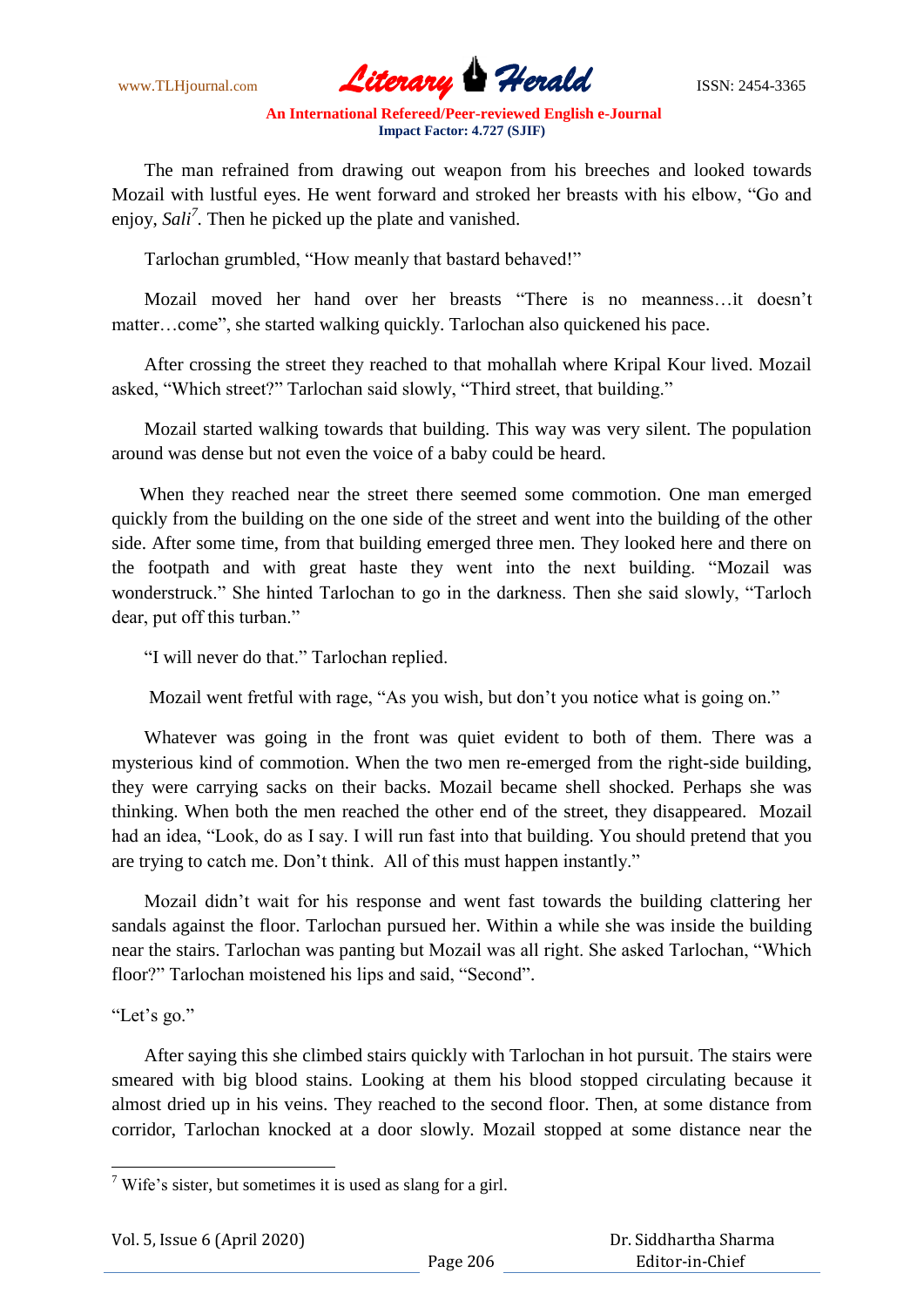www.TLHjournal.com **Literary Herald ISSN: 2454-3365** 

stairs. Tarlochan knocked at the door once again and taking his mouth to the door called, "Mehnga Singh Ji! Mehnga Singh Ji!"A girl"s voice came from inside, "Who is it?"

"Tarlochan!"

 The door opened slowly. Tarlochan asked Mozail to follow him. She came quickly and both of them went inside. Mozail saw a slim and thin girl on her side who was very terrified. Mozail looked keenly at her for a moment. She had a lean figure. She seemed to have a cold. Mozail hugged her and wiped her nose with the loose garment she was wearing.

 Mozail said to Kripal Kour very lovingly, "Don"t be afraid. Tarlochan has come to take you away." Kripal Kour looked at Tarlochan with fearful eyes and parted herself from Mozail. Tarlochan said to him, "Ask Sardaar sahib and your mother to get ready, but be quick." In the meantime shrieks came from upstairs as if fisticuffs were going on.

 "They must have caught him.", a hoarse voice came from the throat of Kripal Kour. Tarlochan asked, "Whom?" Kripal Kour was about to answer that Mozail took her by the arm and dragged her towards a corner. "He was served rightly. You put off these clothes."

 Kripal Kour was yet to think about it that Mozail helped her put off her shirt instantly. Kripal Kour tried to hide her bare body desperately with her arms and was very much horrified. Tarlochan turned his face to the other side. Mozail took off her kaftan-like gown she always wore. She told Kripal Kour to wear the same. She was now utterly nude herself.

 "Take her away," she told Tarlochan. She untied the girl"s hair so that it hung over her shoulders. "Go."Tarlochan said to her, "Come" but suddenly stopped. He turned and looked towards Mozail who stood there shivering slightly because of the cold.

"Why don"t you go?" Mozail asked in an irritated tone.

Tarlochan said slowly, "She has her parents also."

"Don"t care about them…you take her."

"And you?"

"I will come"

 All of a sudden a few men came from the upstairs, one after the other. When they reached the door, they started to knock it so vehemently as if they were hell bent in breaking it. Kripal Kour"s blind mother and cripple father were moaning in the next room.

 Mozail thought about something and then swung her hair a little and said, "Listen, there is only one way out. I will open the door." Mozial continued talking to Tarlochan, "I will rush out after opening the door. I will run upstairs and you will run after me. These men who are breaking the door will get dumbfounded and will follow us."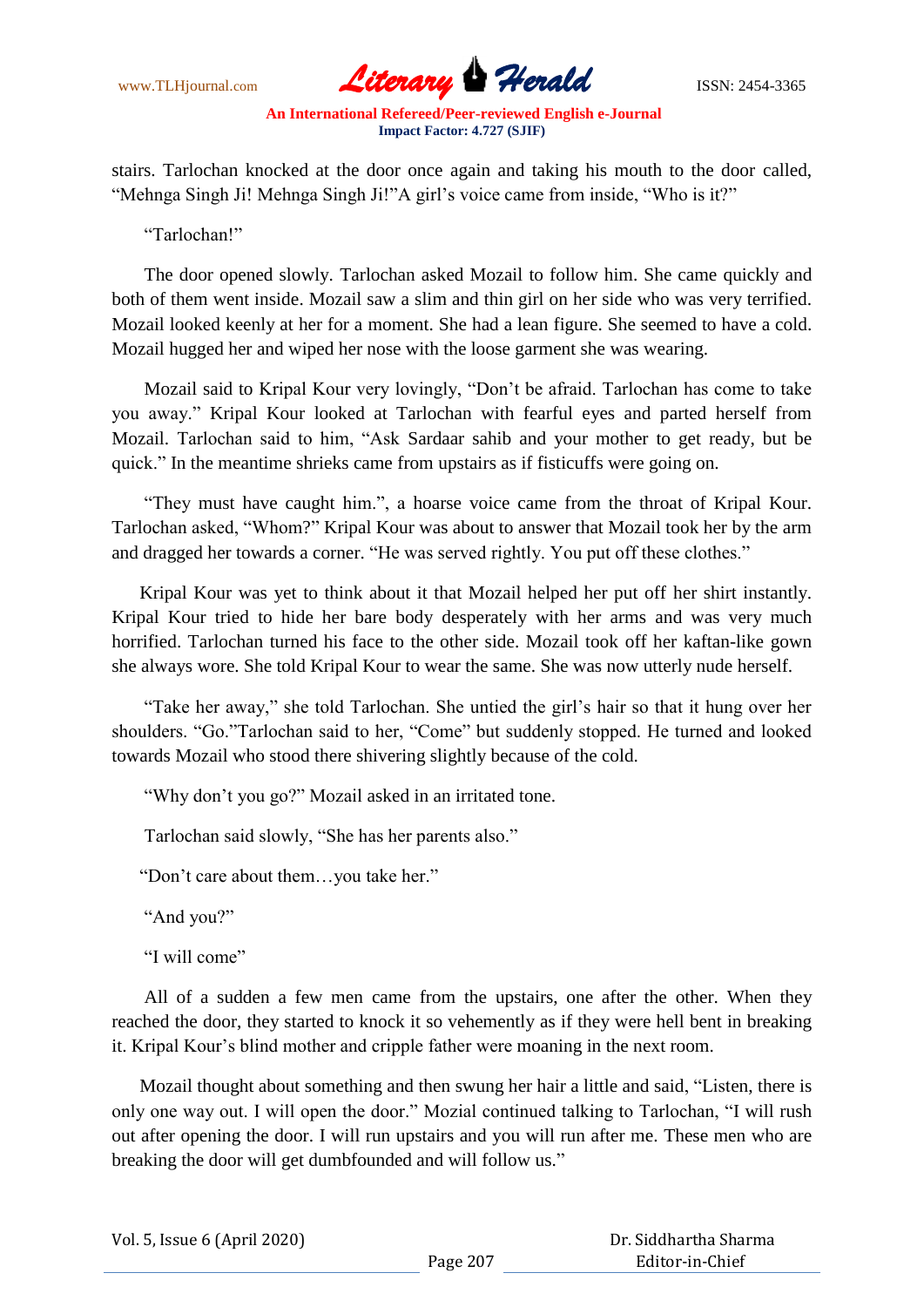

Tarlochan again asked, "Then?"

 Mozial said, "This one here, whatever her name is, will find the chance to slip away. Nobody would say her anything as they would take her for a Jewish woman because of her dress." Tarlochan made Kripal Kour understand very quickly. Mozail cried loudly, threw the door open and rushed out and fell on the people outside. The men had no time to react and made way for her. She was running up the stairs in her wooden sandals with Tarlochan following her.

 She slipped and came crashing down, head first. Tarlochan stopped and turned. Blood was oozing out from her nose, mouth and ears. The men who had come to break the door gathered round her in a circle. Nobody asked what has happened. Everyone was silent and looking at the bare and bruised body of Mozail.

Tarlochan shook her arm and called, "Mozail! Mozail!"

 Mozail opened her big Jewish eyes and smiled. Tarlochan undid his Turban and covered her bare body with it. Mozail smiled again, winked at him and said, "Go and see if my underwear is there or not. I mean that…"Tarlochan understood but didn"t want to get up. On that, Mozail said with anger, "You are truly a Sikh, go and see."

 Tarlochan got up and went towards Kripal Kour"s flat. Mozail looked with her faint eyesight towards the men gathered around and said, "This person is my lover. He is a bloody Muslim but he is so crazy that I call him a Sikh".

 Tarlochan turned up. He signalled Mozail that Kripal Kour had gone. Mozail heaved a sigh of relief but with this, blood poured out of her mouth in gushes. "Oh! Damn it", she said. Then she wiped her mouth with her arms and turned towards Tarlochan, "All right darling, bye".

Tarlochan wanted to say something but words got stuck in his throat.

 Mozail pushed aside Tarlochan"s turban from her body and said "Take away this rag of your religion. I don"t need it". Her arm fell on her robust breasts and she went silent for ever.

\*\*\*\*\*\*\*\*\*\*\*\*\*\*\*\*\*\*\*\*\*

## **About the Author:**

Saadat Hasan Manto(1912-1955) was a prolific writer and playwright who unveiled the naked truths of the society that no one dared to talk about. He wrote twenty two collections of short stories, a novel, five series of radio plays three collections of essays and two collections of personal sketches. He chronicled the chaos that prevailed during and after the partition of India in 1947.He was charged with obscenity six times in India and Pakistan for his writings.